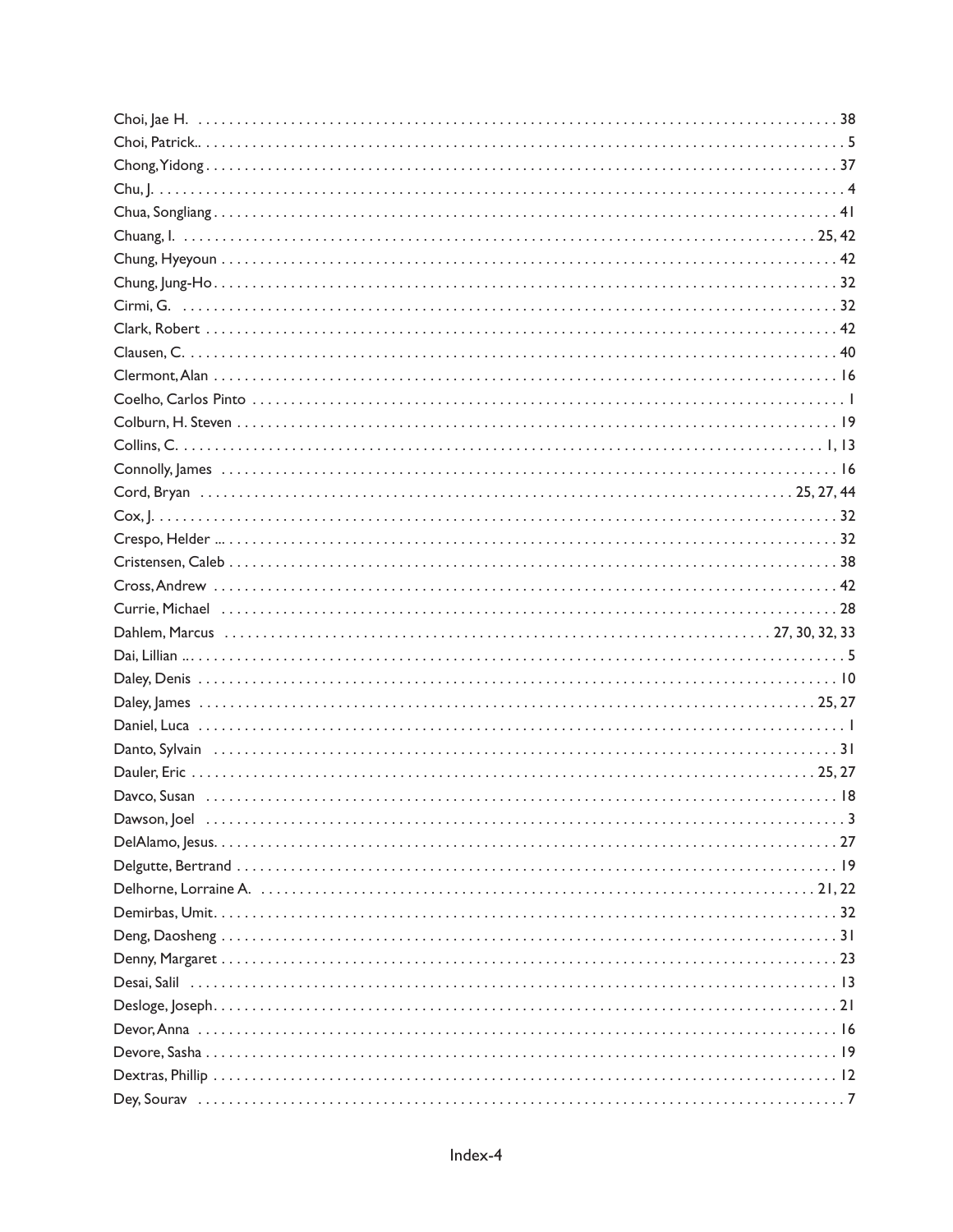| Eddington, Donald K. (a) and a control of the control of the control of the control of the control of the control of the control of the control of the control of the control of the control of the control of the control of |  |
|-------------------------------------------------------------------------------------------------------------------------------------------------------------------------------------------------------------------------------|--|
|                                                                                                                                                                                                                               |  |
|                                                                                                                                                                                                                               |  |
|                                                                                                                                                                                                                               |  |
|                                                                                                                                                                                                                               |  |
|                                                                                                                                                                                                                               |  |
|                                                                                                                                                                                                                               |  |
|                                                                                                                                                                                                                               |  |
|                                                                                                                                                                                                                               |  |
|                                                                                                                                                                                                                               |  |
|                                                                                                                                                                                                                               |  |
|                                                                                                                                                                                                                               |  |
|                                                                                                                                                                                                                               |  |
|                                                                                                                                                                                                                               |  |
|                                                                                                                                                                                                                               |  |
|                                                                                                                                                                                                                               |  |
|                                                                                                                                                                                                                               |  |
|                                                                                                                                                                                                                               |  |
|                                                                                                                                                                                                                               |  |
|                                                                                                                                                                                                                               |  |
|                                                                                                                                                                                                                               |  |
|                                                                                                                                                                                                                               |  |
|                                                                                                                                                                                                                               |  |
|                                                                                                                                                                                                                               |  |
|                                                                                                                                                                                                                               |  |
|                                                                                                                                                                                                                               |  |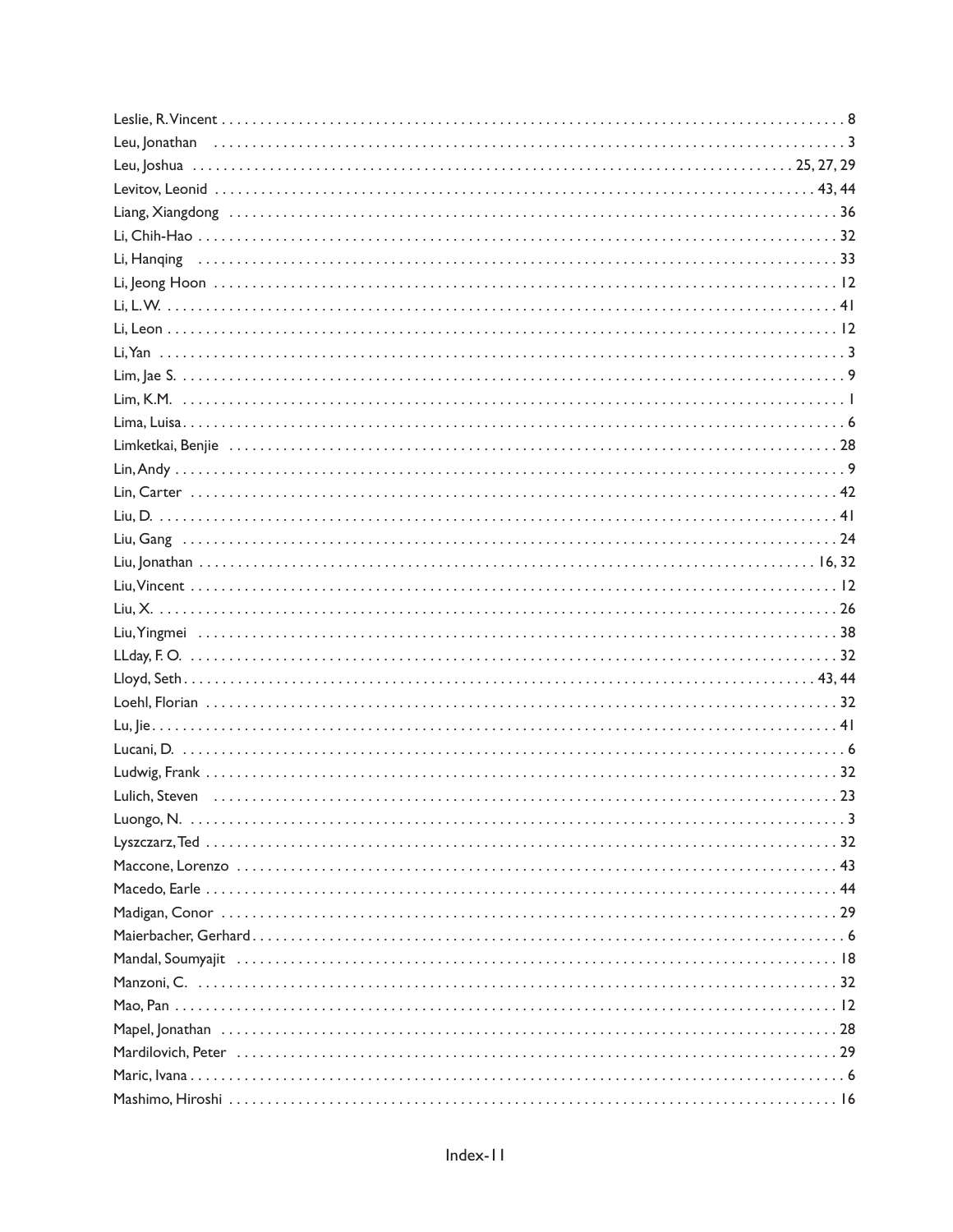| McGowan, Richard (and accommunication of the contract of the contract of the contract of the contract of the c                                                                                                                |
|-------------------------------------------------------------------------------------------------------------------------------------------------------------------------------------------------------------------------------|
|                                                                                                                                                                                                                               |
|                                                                                                                                                                                                                               |
|                                                                                                                                                                                                                               |
|                                                                                                                                                                                                                               |
|                                                                                                                                                                                                                               |
|                                                                                                                                                                                                                               |
|                                                                                                                                                                                                                               |
| Mercier, Patrick is a construction of the construction of the construction of the construction of the construction of the construction of the construction of the construction of the construction of the construction of the |
|                                                                                                                                                                                                                               |
|                                                                                                                                                                                                                               |
|                                                                                                                                                                                                                               |
|                                                                                                                                                                                                                               |
|                                                                                                                                                                                                                               |
|                                                                                                                                                                                                                               |
|                                                                                                                                                                                                                               |
|                                                                                                                                                                                                                               |
|                                                                                                                                                                                                                               |
|                                                                                                                                                                                                                               |
|                                                                                                                                                                                                                               |
|                                                                                                                                                                                                                               |
|                                                                                                                                                                                                                               |
|                                                                                                                                                                                                                               |
|                                                                                                                                                                                                                               |
|                                                                                                                                                                                                                               |
|                                                                                                                                                                                                                               |
|                                                                                                                                                                                                                               |
|                                                                                                                                                                                                                               |
|                                                                                                                                                                                                                               |
|                                                                                                                                                                                                                               |
|                                                                                                                                                                                                                               |
|                                                                                                                                                                                                                               |
|                                                                                                                                                                                                                               |
|                                                                                                                                                                                                                               |
|                                                                                                                                                                                                                               |
|                                                                                                                                                                                                                               |
|                                                                                                                                                                                                                               |
|                                                                                                                                                                                                                               |
|                                                                                                                                                                                                                               |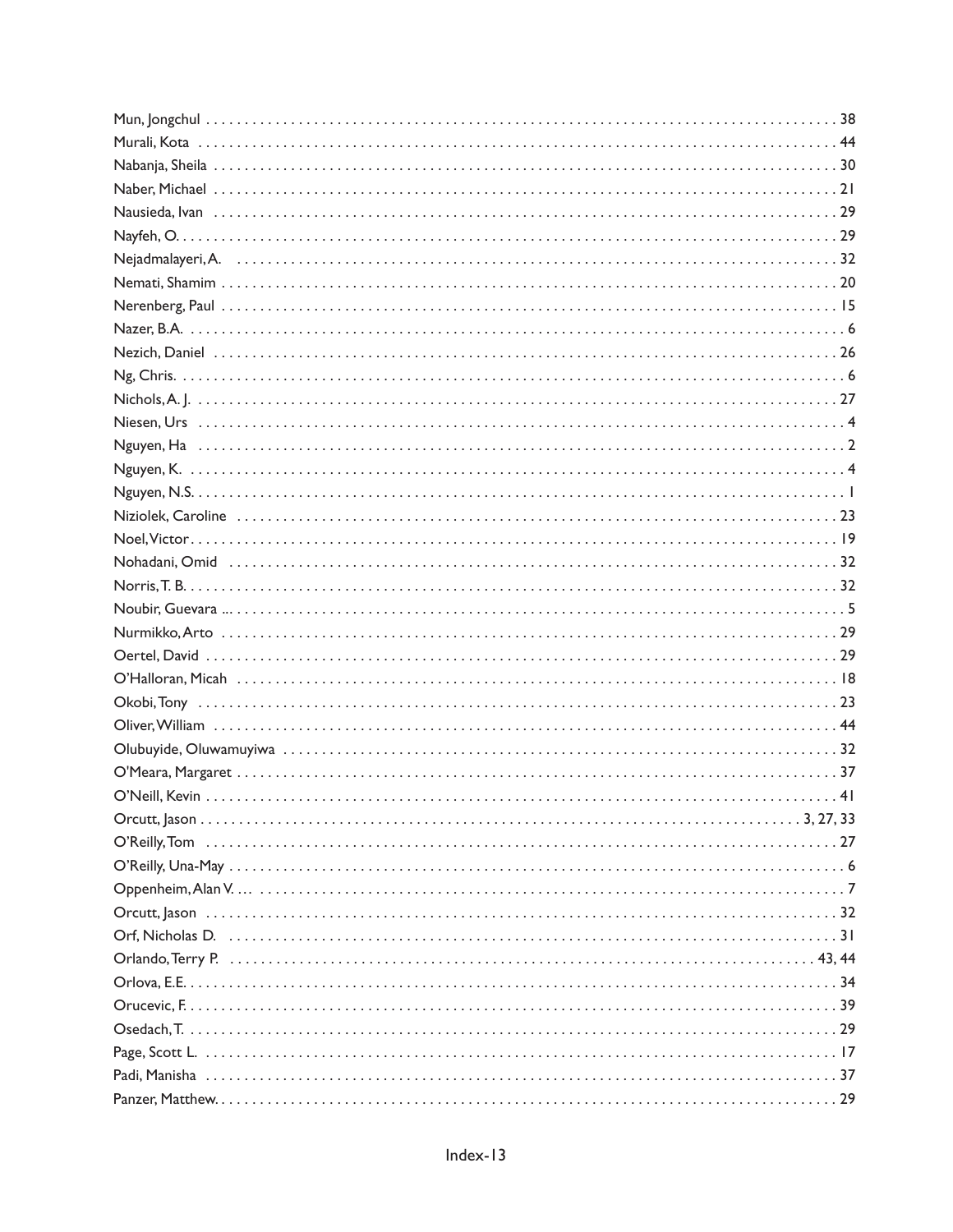| Rapaport, Benjamin (allergianism and allergianism and allergianism and allergianism and allergianism and the R |  |
|----------------------------------------------------------------------------------------------------------------|--|
|                                                                                                                |  |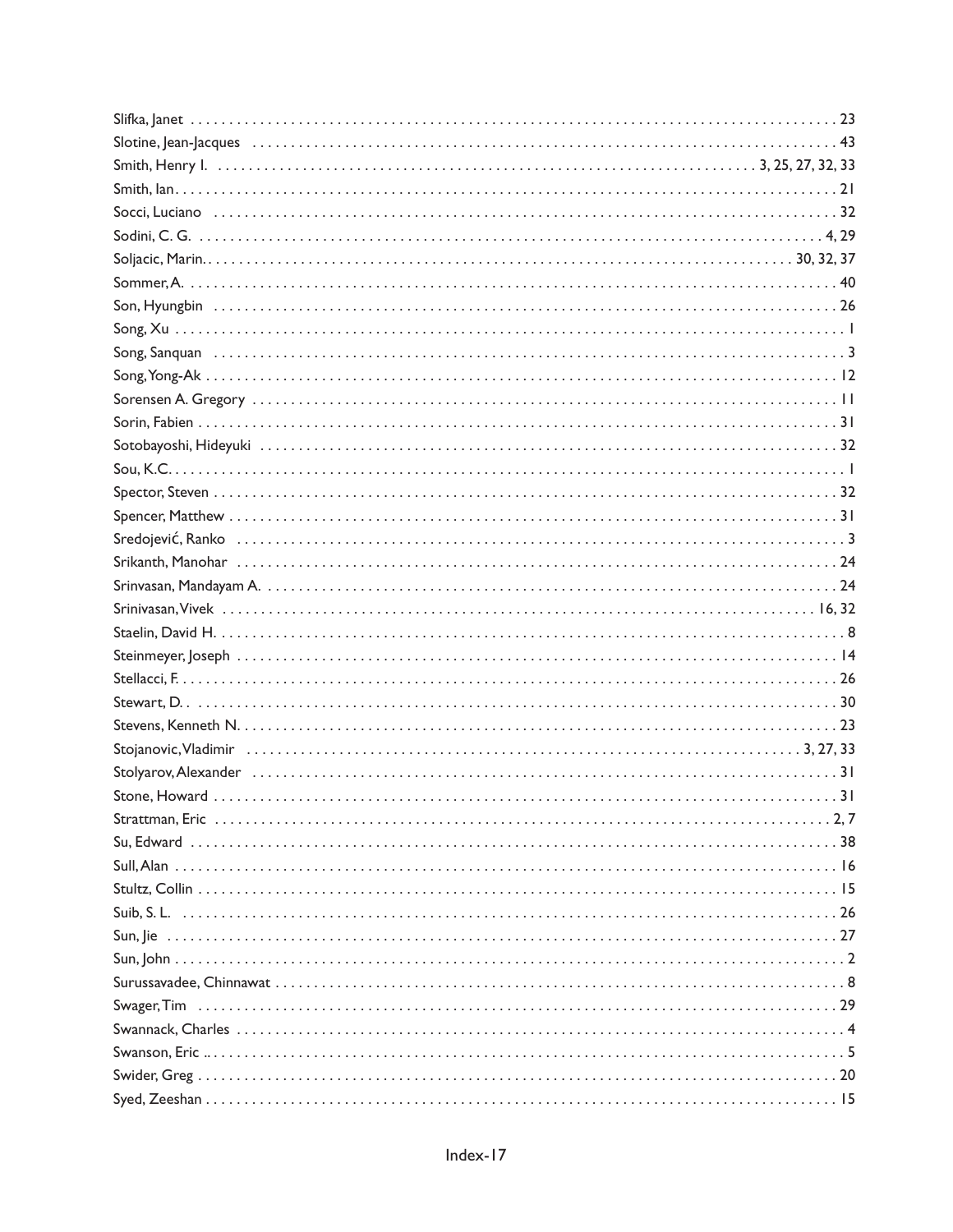| Tsang, Wei Mong |
|-----------------|
|                 |
|                 |
|                 |
|                 |
|                 |
|                 |
|                 |
|                 |
|                 |
|                 |
|                 |
|                 |
|                 |
|                 |
|                 |
|                 |
|                 |
|                 |
|                 |
|                 |
|                 |
|                 |
|                 |
|                 |
|                 |